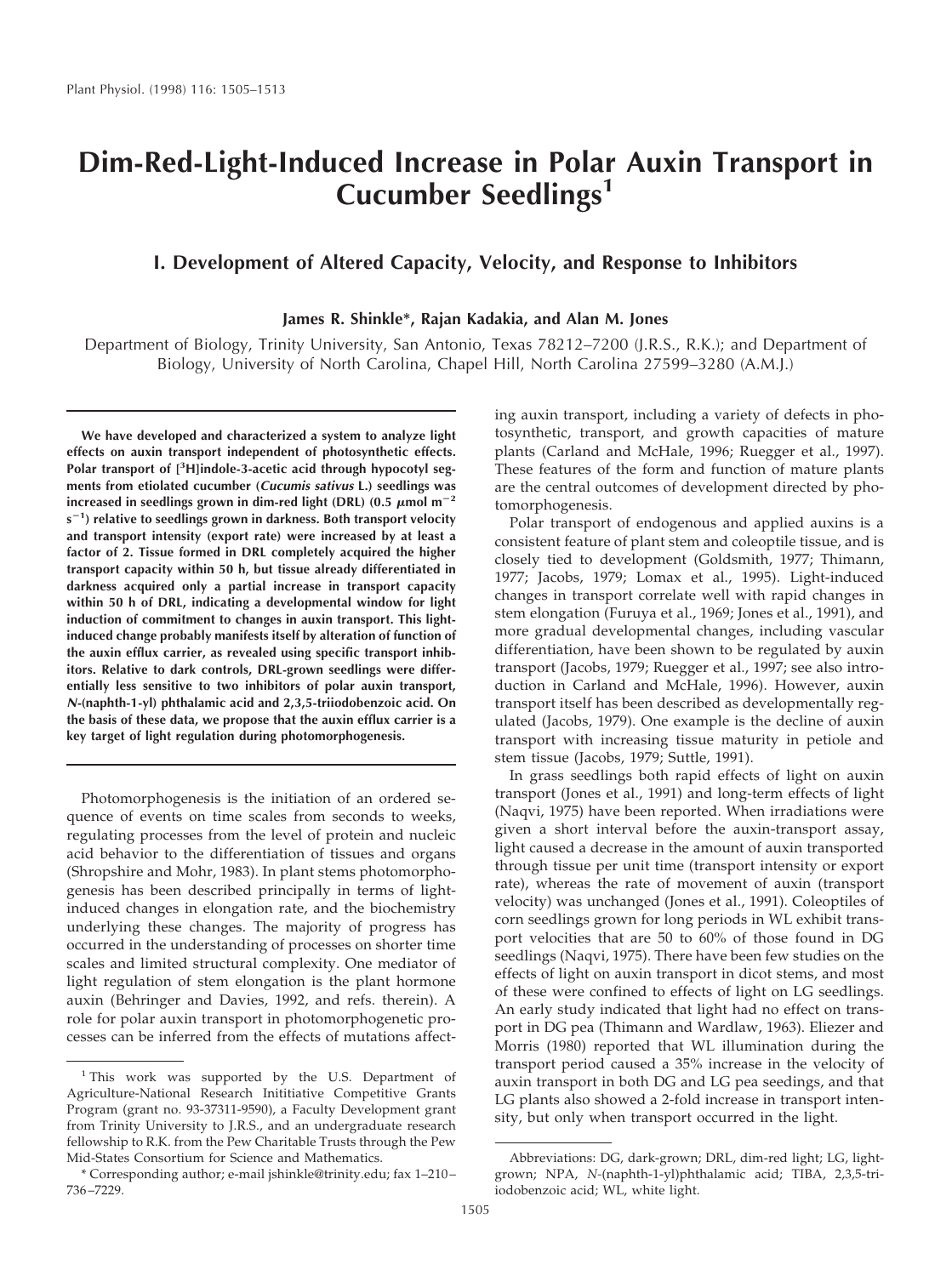One property that characterizes auxin-transport systems, and is diagnostic of their function, is the susceptibility to specific inhibitors of polar auxin transport, all of which act at least in part by blocking auxin efflux (Katekar and Geissler, 1980; Lomax et al., 1995; Delbarre et al., 1996). Developmental changes in responsiveness to these inhibitors have been observed to occur in parallel with changes in polar auxin transport (Suttle, 1991), and altered developmental responses to these inhibitors have been used as screens for mutations affecting auxin transport itself (Ruegger et al., 1997). Chemical and physiological data suggest that synthetic inhibitors of polar auxin transport: (a) have natural analogs that are flavonoid molecules (Jacobs and Rubery, 1988), (b) may have several modes of action (Katekar and Geissler, 1980; Bruun et al., 1992; Delbarre et al., 1996), and (c) act on an efflux carrier target that may consist of multiple components (Morris et al., 1991; Cox and Muday, 1994).

From current understanding of the auxin efflux carrier, the differences between rapid and long-term effects of light on polar auxin transport can be explained in terms of two mechanisms: (a) fast, reversible effects caused by lightinduced changes in diffusible regulators of efflux (such as flavonoids; see Jacobs and Rubery, 1988); and (b) slower, less labile modification of the number, position, or function of one or more components of the efflux carrier itself (Morris et al., 1991). The finding that a mutation in a putative phosphatase regulatory subunit gene alters auxin transport (Garbers et al., 1996) demonstrates one possible pathway for efflux carrier regulation. In principle, longterm responses can also be affected by diffusible regulators, and modification of the efflux carrier could come about as a direct, if delayed, regulatory effect of light or as a secondary consequence of earlier light-regulated events influencing cell differentiation.

However, one long-term consequence of photomorphogenesis, the development of the photosynthetic apparatus, causes changes in polar auxin transport related to energy status rather than a developmental change in the auxintransport system (Thimann and Wardlaw, 1963). Distinguishing between the effects of the input of photosynthetic energy on, and developmental regulation of, the auxintransport system is inherently difficult. To resolve this difficulty, we studied auxin transport using an intermediate state of photomorphogenesis induced by growth in continuous DRL (0.5  $\mu$ mol m<sup>-2</sup> s<sup>-1</sup>). Under DRL plants exhibit an altered pattern of stem elongation, but an "etiolated" morphology is preserved (Shinkle et al., 1992). Seedlings grown under DRL have closed hooks, high hypocotyl elongation rates, and cotyledons that expand and green minimally. Elongation of the hypocotyl differs from that of DG seedlings in that the apical-to-basal graded decline in the elongation rate seen in DG seedlings is not as steep in DRL-grown seedlings. Hence, DRL-grown seedlings exhibit a photomorphogenetic change in growth pattern, but do not develop photosynthetic competence, making it possible to detect developmental changes in auxin transport.

We have characterized several important differences between auxin transport in DG and DRL-grown cucumber (*Cucumis sativus* L.) seedlings. DRL-grown seedlings showed approximately 2-fold increases in transport velocities and intensities relative to DG controls. Transferring seedlings between light environments indicated that the acquisition and loss of the increased transport capabilities occurred through slow developmental processes. The increase in transport was accompanied by a decrease in sensitivity to polar auxin-transport inhibitors, and the effect of light environment on responsiveness to NPA and TIBA was not the same. These findings support the model presented above for long-term changes in auxin transport caused by modification of the auxin efflux carrier.

## **MATERIALS AND METHODS**

#### **Plant Material and Light Treatments**

Cucumber (*Cucumis sativus* L. cv Burpee's Pickler) seeds were germinated in moist vermiculite in 22-  $\times$  7-  $\times$  5-cm plastic boxes. Boxes were placed in 42- $\times$  27- $\times$  16-cm clear, plastic storage boxes with a 2- to 4-mm layer of distilled water on the bottom and with lids that were not tightly sealed, but that did limit evaporation. Storage boxes were placed in a growth room maintained at  $24 \pm 1$ °C in complete darkness or under DRL at 0.5  $\mu$ mol m<sup>-2</sup> s<sup>-1</sup>, as described by Shinkle et al. (1992), or in similar growth rooms at the University of North Carolina-Chapel Hill. Plants were grown for varying periods and transferred between darkness and DRL as indicated below and in "Results."

### **Growth Measurements**

Relative growth rates of specific regions of hypocotyls were determined as described in Shinkle et al. (1992). Regions of hypocotyls were marked at 5-mm intervals with wet charcoal, and relative growth rates (measured over a 2-h interval) were determined for marked regions. Growth rates for the 10-mm regions used for transport analysis described below were determined from combination and averaging relative growth rates from the appropriate pair of 5-mm-marked regions.

#### **Auxin-Transport Assays**

Unless otherwise noted, chemicals were obtained from Sigma. NPA was obtained from Chemical Services (West Chester, PA).

## Method 1: Continuous Label Application and Collection Using Agar Blocks (Jacobs and Hertel, 1978)

Cylindrical agar-receiving blocks were prepared with 1.5% (w/v) 5 mm  $KH_2PO_4$ , pH 5.5, drawn into 3-mm i.d. glass tubes, and cut to 3-mm lengths. Donor blocks were made by adding  $10^{-7}$  m 5-[<sup>3</sup>H]IAA (0.95 TBq mmol<sup>-1</sup>, Amersham) to partially cooled, but still liquid, agar, which was then mixed by vortexing for 1 min. Donor and receiver tubes were kept at 4°C until use. Transport assays were performed on 5-mm segments from three regions of seed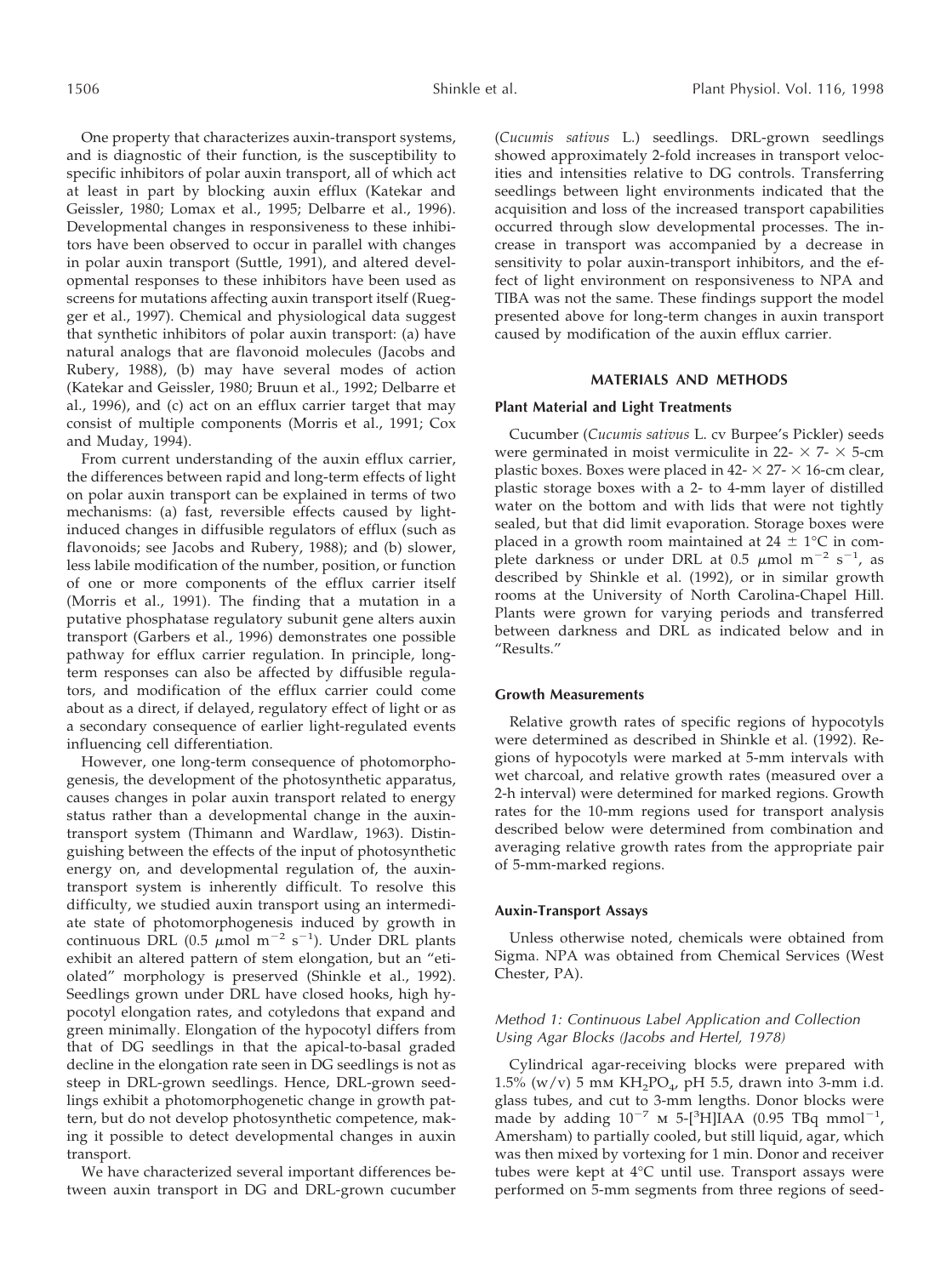lings with hypocotyls 5 to 6 cm long (taken at 94–98 h after planting for DG seedlings and 106–110 h after planting for DRL-grown seedlings). Apical segments were cut from within 0 to 10 mm from the hook, middle segments were cut from within the region 20 to 30 mm from the hook, and basal segments were cut from within the region 40 to 50 mm from the hook.

For basipetal-transport assays, segments were placed basal end down on receiver blocks on glass slides, and a donor block was placed on the apical end. To stabilize the tissue agar block assembly, a 10- to 15-mm length of plastic drinking straw was then lowered onto the slide such that the assembly was inside of the straw. Slide assemblies were then placed in a humid chamber. For measurement of acropetal transport, the apical end of the cut segment was placed on the receiver block, but was otherwise the same as for basipetal-transport assays. Donor and receiver agar blocks and hypocotyl segments were placed in separate vials of 5 mL of a standard, nonflammable liquid scintillant (such as Scintisafe E1, Fisher Scientific) and allowed to completely extract by diffusion (18 h), and radioactivity was counted by liquid-scintillation spectroscopy. Transport was measured as cpm in the receiver block relative to the total cpm in the receiver block and in the segment, expressed as a percentage. Quenching effects of tissue and agar samples were close to identical, so conversion of cpm to dpm was not routinely done.

# Method 2: Pulsed Application of Labeled IAA (Modified from Hasenstein [1987] and Jones et al. [1991])

Straight hypocotyls (5 cm) harvested from between seed attachment point and hook were cut and immediately placed apical end down in a 10-dram scintillation vial containing 250  $\mu$ L of 3.8  $\times$  10<sup>-7</sup> m 5-[<sup>3</sup>H]IAA (2.5  $\mu$ Ci or 91.6 kBq) in 5 mm  $KH_2PO_4$  and 30 mm Suc, pH 5.5 (transport buffer), and the vial was capped to maintain high humidity. For time-course studies, after 15 min of incubation, hypocotyls were removed from the vial, rinsed with distilled water, cut to the apical 1 cm, and inserted vertically, apical end down, in a  $1\%$  (w/v) agar slab (5 mm  $KH<sub>2</sub>PO<sub>4</sub>$  and 30 mm Suc, pH 5.5) kept in a humid chamber. Receiver blocks made of the same agar were placed on the basal cut surface of the hypocotyls and replaced at 30-min intervals. Blocks from three hypocotyls for each time point and 1-cm hypocotyl segments were each extracted in liquid-scintillation solution and counted as described. For distribution of label at fixed times, the 5-cm hypocotyl segments were handled identically, except that they were left intact, and after the indicated time intervals were sectioned by cutting with a razor blade into the following 5 regions, which were counted as described: 0 to 3 mm, 3 to 6 mm, 6 to 10 mm, 10 to 20 mm, and 20 mm and below. Although transport in inverted tissue as used here has been shown to differ from transport in upright tissue (see Jacobs, 1979), this does not affect the validity of the assay for comparisons between tissue types.

## Method 3: Continuous Application of Label and Collection in Distal Tissue

Hypocotyls were handled as in method 2, except after 1 h, the apical 1 cm and basal 4 cm were separated and measured by liquid-scintillation spectroscopy as described. When tissue was treated with NPA or TIBA, these substances were added to the transport buffer and were present throughout the transport period. Transport was routinely expressed as the percentage of total cpm in a hypocotyl found in the basal segment. To test the effect of transfer of seedlings between darkness and DRL (Fig. 4), seedlings were marked with charcoal at the hook/hypocotyl boundary at the time of transfer. At 30 or 50 h after transfer, transport assays were done with segments cut from the most apical region of the hypocotyl and with segments cut from below the charcoal mark using the procedure described above. Controls for these transfers were seedlings grown in darkness and in DRL, marked at the same time as transferred seedlings and left in their original light regimes for the same period of time as transferred seedlings, before being used in transport experiments as above.

## **Identification of <sup>3</sup> H-Labeled Compounds Transported through Tissue**

Agar blocks containing transported radioactivity (accumulated over 1 h) from 12 segments were extracted in 500  $\mu$ L of 100% ethanol for 1 h at room temperature. The extract was concentrated 5-fold in a Speed-Vac (Savant, Farmingdale, NY), then subjected to TLC using Kodak silica gel chromatograms and a solvent system consisting of ethylacetate:isopropanol:ammonium hydroxide (45:35: 10,  $v/v$ ). Chromatograms were cut into 24 sections and counted by liquid scintillation. As a control, 1  $\mu$ L of 5-[<sup>3</sup>H]IAA from the original ethanol stock was placed in 25  $\mu$ L of ethanol for 1 h at room temperature and chromatographed as above. Figure 1 shows that the [<sup>3</sup>H]IAA transported through the tissue into blocks was not catabolized. The peak in the high fraction numbers (22–23) is an oxidation product formed during TLC (Melhado et al., 1982). The chromatography data shown are for DG hypocotyl segments, but similar results were obtained for DRL-grown tissue (data not shown). Since hypocotyls were allowed to take up [<sup>3</sup>H]IAA for 1 h, the radioactivity collected is analogous to the radioactivity collected at the first four points in the time course, and the conditions used for all subsequent experiments. This indicates that whatever the final fate of the  $[3H]$  label, the counts that crossed the boundary between the apical 1 cm and either an agar block or basal tissue most likely did so as [<sup>3</sup>H]IAA.

## **RESULTS**

Figure 2A shows the two different growth distributions seen in DG and DRL-grown cucumber seedlings. The decline in growth rate from apical to basal regions was greater in DG seedlings, but as noted previously (Shinkle et al., 1992), the elongation rate of the hypocotyl as a whole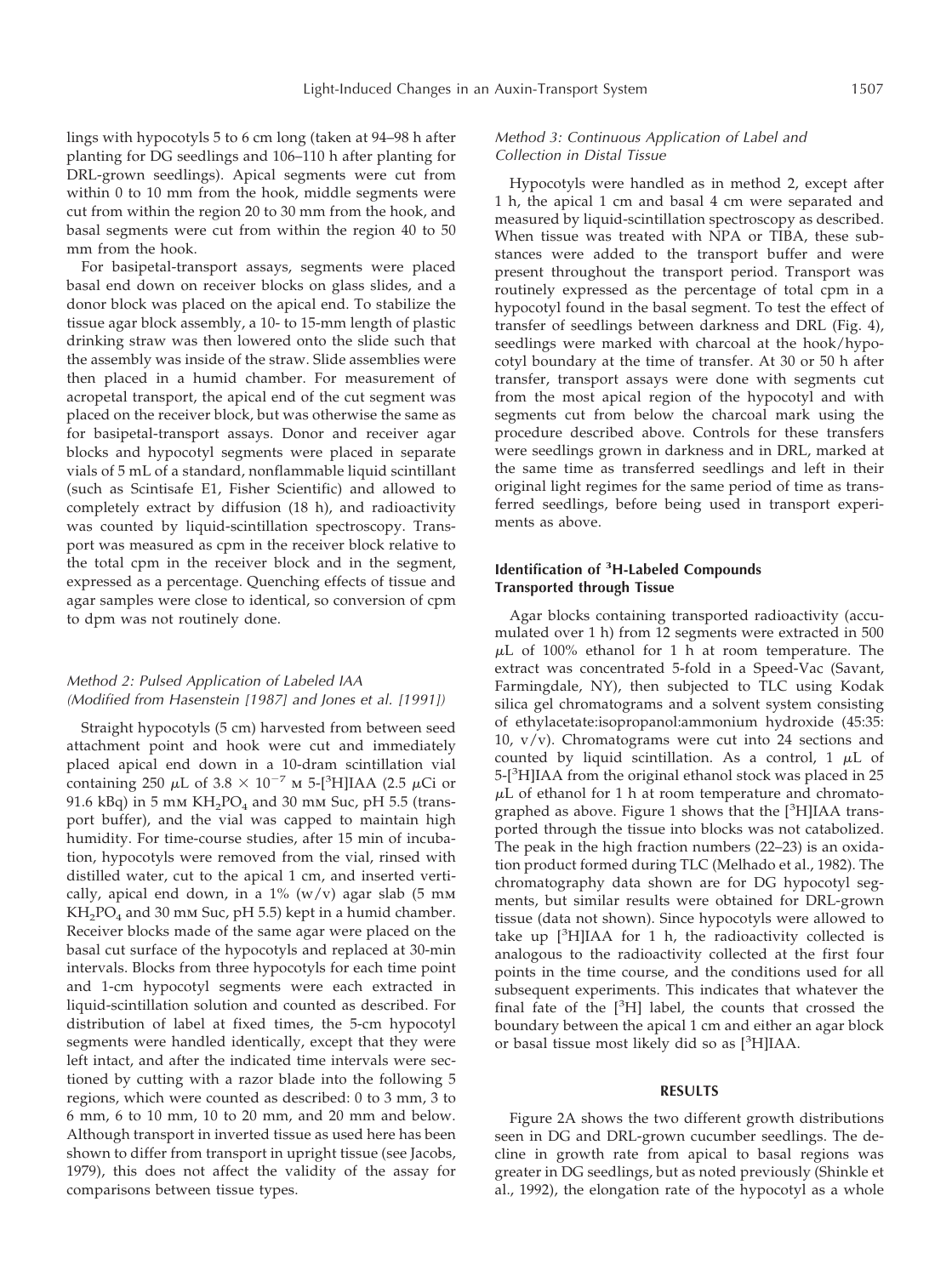

Figure 1. Distribution of radioactivity from chromatogram of <sup>3</sup>Hlabeled compounds accumulated in agar receiver blocks placed on 1-cm hypocotyl segments from DG cucumbers incubated in [<sup>3</sup>H]IAA prior to collection. Apical ends of 5-cm hypocotyl segments were placed in a thin film of 30 mm Suc buffered to pH 5.5 with 5 mm  $KH<sub>2</sub>PO<sub>4</sub> containing 2.5  $\mu$ Ci of [³H]IAA for 1 h. Segments were then$ cut to 1 cm, and receiver agar blocks were placed on the basal ends. After 1 h, 12 blocks were removed and extracted in ethanol for 1 h. Extracts were chromatographed on TLC strips in ethylacetate:isopropanol:ammonium hydroxide (45:35:20, v/v). Hatched bars (EtOH) indicate extracts from receivers, black bars (transported) indicate authentic [<sup>3</sup>H]IAA.

was very similar between the two light regimes. Polar transport of [<sup>3</sup> H]IAA for 3 h through 5-mm segments of hypocotyls taken from the regions identified in Figure 2A also showed an apical-to-basal decline in both types of tissue (Fig. 2B). The results shown extend the wellestablished finding that stem elongation rate and auxintransport capacity are not always correlated (see Jacobs, 1979). In both light conditions there was a decline in transport rate along the apical to basal axis of the hypocotyl, as observed previously (Suttle, 1991), but this pattern is clearly not well correlated with the decline in growth rate along the apical-basal axis.

A major difference between DG and DRL-grown material is that the segments from DRL-grown seedlings showed transport levels approximately 3 times greater than those seen in tissue from DG seedlings. Later experiments showed that performing experiments in room light caused an inhibition of transport in DG seedlings (see below); therefore, the difference in transport between DRLgrown and DG seedlings resulted from the combination of growth conditions and conditions during the experiment. Table I shows that the uptake of [<sup>3</sup>H]IAA was very similar in DG and DRL-grown tissue, so the observed difference in transport was not the result of a difference in uptake. Data are shown for the middle (20–30 mm) segment of the hypocotyl, but similar results were obtained in all three regions tested. Table I also shows that there was some difference in the acropetal movement of [3H]IAA through DG and DRL-grown tissue.

The time course for the movement of a 15-min pulse of [<sup>3</sup>H]IAA through 1-cm segments from DG and DRL-grown seedlings is shown in Figure 3. It is interesting that the

pulse broadened during movement through DG tissue, but remained coherent in DRL-grown tissue. Other differences were that the intensity of movement of IAA was reduced if DG seedling tissue was handled under room light during the experiment, and that the uptake of IAA was also reduced (data not shown). However, tissue from DRL-grown seedlings was insensitive to room light (DRL data are a combination of experiments performed under dim-green light and under room light). The peak of radioactivity transported by DG tissue was 180 min (data not shown), in contrast to 90 min for DRL-grown tissue. These data also provide the timing for the arrival of the radioactivity front for the two treatments (60 min for DG and 30 min for DRL grown, giving minimum transport velocities of 1 and 2 cm  $h^{-1}$ , respectively), and the rationale for the design of subsequent experiments.

The spatial distribution of radioactivity was determined at 180 and 90 min for DG and DRL-grown seedlings, respectively. Table II shows that 43% of the counts remained within the first 10 mm of DG tissue, whereas only 24% remained in the same region of DRL-grown tissue. For both tissues, the first 3 mm retained more than one-half of the counts within this first 10 mm. This fraction was consid-



**Figure 2.** Differences in regional growth rates and capacity to transport [<sup>3</sup>H]IAA along the axis of cucumber hypocotyls from seedlings grown in complete darkness or under DRL. Figure 2A shows relative growth rates in the regions indicated determined for 2-h periods. Data shown represent the means for 15 replicate DG seedlings (black bars) and for 12 replicate DRL-grown seedlings (hatched bars). Figure 2B shows transport of  $[3H]$ IAA from agar donor blocks through 5-mm segments taken from the indicated regions. Data are represented as percent of counts taken up reaching receiver agar blocks during a 3-h assay (with calculation as shown in Table I), and represent the mean for between 5 and 15 replicate segments for each region. In both figures error bars represent SE.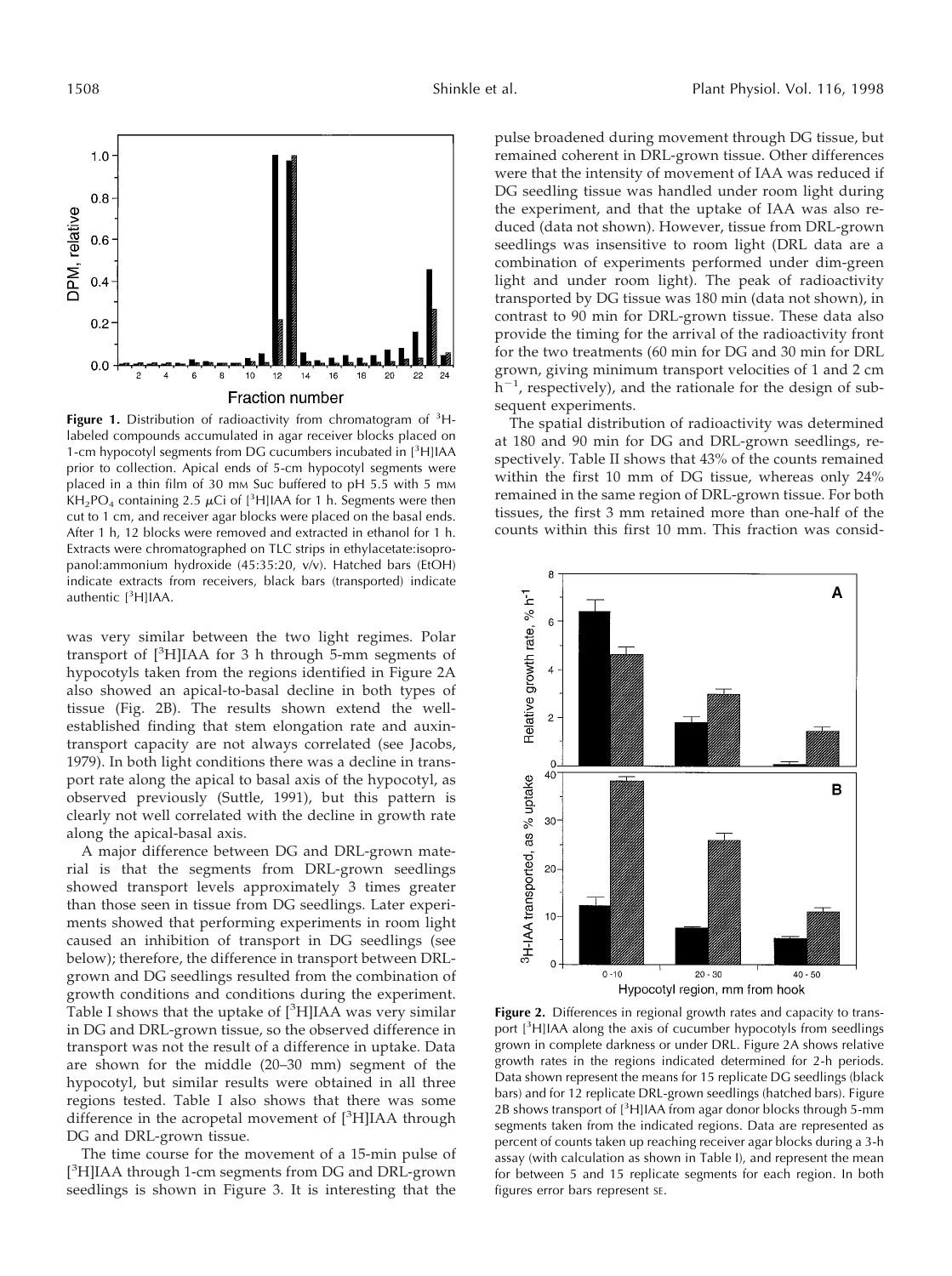**Table I.** Comparison of basipetal and acropetal transport of <sup>3</sup>H]IAA from agar blocks through hypocotyl sections from DG and DRL-grown cucumber seedlings

Donor agar blocks containing  $10^{-7}$  M [<sup>3</sup>H]IAA were prepared in 5 mm KH<sub>2</sub>PO<sub>4</sub> buffer, pH 5.5, and placed on 5-mm hypocotyl sections from the cut within the region from 20 to 30 mm from the hook. Transport took place for 3 h as described in "Materials and Methods." Results show total cpm (donor plus sections plus receivers), cpm in receivers, and cpm in sections, as well as percent uptake (cpm in receivers plus sections) transported to receivers. Results are the average of 6 to 14 replicate sections, and are shown  $\pm$  se.

| Seedling  | Total cpm          | cpm in Section     | cpm in Receiver | Uptake Transported |
|-----------|--------------------|--------------------|-----------------|--------------------|
|           |                    |                    |                 | $\%$               |
| Basipetal |                    |                    |                 |                    |
| DG        | $47,482 \pm 2,115$ | $19,792 \pm 1,409$ | $1565 \pm 108$  | $7.5 \pm 0.3$      |
| DRL-grown | $43,276 \pm 1,373$ | $15,744 \pm 801$   | $5418 \pm 304$  | $26.0 \pm 1.4$     |
| Acropetal |                    |                    |                 |                    |
| DG        | $48,630 \pm 393$   | $10,972 \pm 547$   | $87 \pm 9$      | $0.8 \pm 0.1$      |
| DRL-grown | $49,949 \pm 359$   | $12,659 \pm 676$   | $200 \pm 25$    | $1.5 \pm 0.2$      |
|           |                    |                    |                 |                    |

ered to be immobilized, since similar values are obtained for 3 and 4 h for DRL-grown and DG seedlings, respectively (data not shown).

To characterize aspects of development and mechanism of the DRL-induced changes, a simplified transport assay was developed, which used subtending tissue as the receiver. This method revealed an approximately 10-fold difference in measured transport between DG and DRLgrown seedlings (Table III). At higher IAA levels, the difference between DG and DRL-grown tissue was only slightly reduced. Both IAA concentrations were below the optimal concentration for stimulation of elongation in segments from both tissue types (Cosgrove, 1981; Shinkle and Jones, 1988). The unlabeled IAA caused a decline in the



Figure 3. Time course for movement of a pulse of [<sup>3</sup>H]IAA through 1-cm segments of cucumber seedlings grown in darkness or in DRL. Time 0 indicates the end of a 15-min immersion of the apical end of 5-cm hypocotyl segments in a thin film of 30 mm Suc buffered to pH 5.5 with 5 mm  $KH_2PO_4$  containing 2.5  $\mu$ Ci of [<sup>3</sup>H]IAA. Segments were then cut to 1 cm and receiver agar blocks were placed on the basal ends. At 30-min intervals, blocks were removed for counting and replaced with fresh blocks.  $\blacksquare$ , DRL-grown seedlings;  $\blacklozenge$ , DG seedlings, with experiments performed with minimal exposure to dim-green work light; and  $\Box$ , DG seedlings with experiments performed under room light. Data shown are means for 8 replicates for both of the experiments with DG seedlings, and 10 replicates for experiments with DRL-grown seedlings. Error bars represent SE.

uptake of [<sup>3</sup> H]IAA in both DG and DRL-grown tissue. Adding excess unlabeled IAA improves transport efficiency in DG tissue, as reported previously (Rayle et al., 1969), but the effect here was a modest one.

Figure 4 shows the transport capacities of seedlings transferred from darkness to DRL at 4 d after imbibition and allowed to continue to grow for either 30 or 50 h before transport tests were done. Two types of tissue from seedlings at each time point were tested: (a) hypocotyl tissue directly below the hook (referred to as apical), and (b) hypocotyl tissue taken below a charcoal mark that was placed at the hook at the time of transfer and subsequently displaced by further growth (referred to as displaced). The 30-h-after-transfer time point was chosen because this is the time required for DG plants to reestablish a high elongation rate after transfer (Shinkle et al., 1992). At this time, seedlings showed transport capacities intermediate between DG and DRL-grown controls in both the apical and displaced regions. At 50 h after transfer, the apical regions showed the same transport capacity as DRL-grown controls, whereas the displaced region still showed a transport capacity intermediate between DG and DRL-grown controls.

Combining the data in Figures 2 and 4 with those in Table III also indicates that there was an optimum age for maximal transport capacity at 126 h for both DG and DRL-grown seedlings. Maturation and decay of the auxintransport system with increasing tissue age has also been observed previously (Smith and Jacobs, 1969; Shinkle et al., 1982). Seedlings grown in DRL lost their increased transport capacity slowly as well, and complete loss only occurred in apical tissue (data not shown).

Figure 5 shows a dose-response curve for the effects of NPA and TIBA on transport in DG and DRL-grown tissue. To generate sufficient counts for resolution of the effect of different concentration of inhibitors on transport in DG tissue, a 2-h transport assay was used instead of the 1-h transport period used above. Note that with a 2-h transport period, the difference in [<sup>3</sup>H]IAA transported between DG and DRL-grown tissue is reduced to a factor of 2. DG tissue (Fig. 5A) was more sensitive to both inhibitors, showing a threshold of sensitivity at  $0.3 \mu$ M. Saturation of inhibition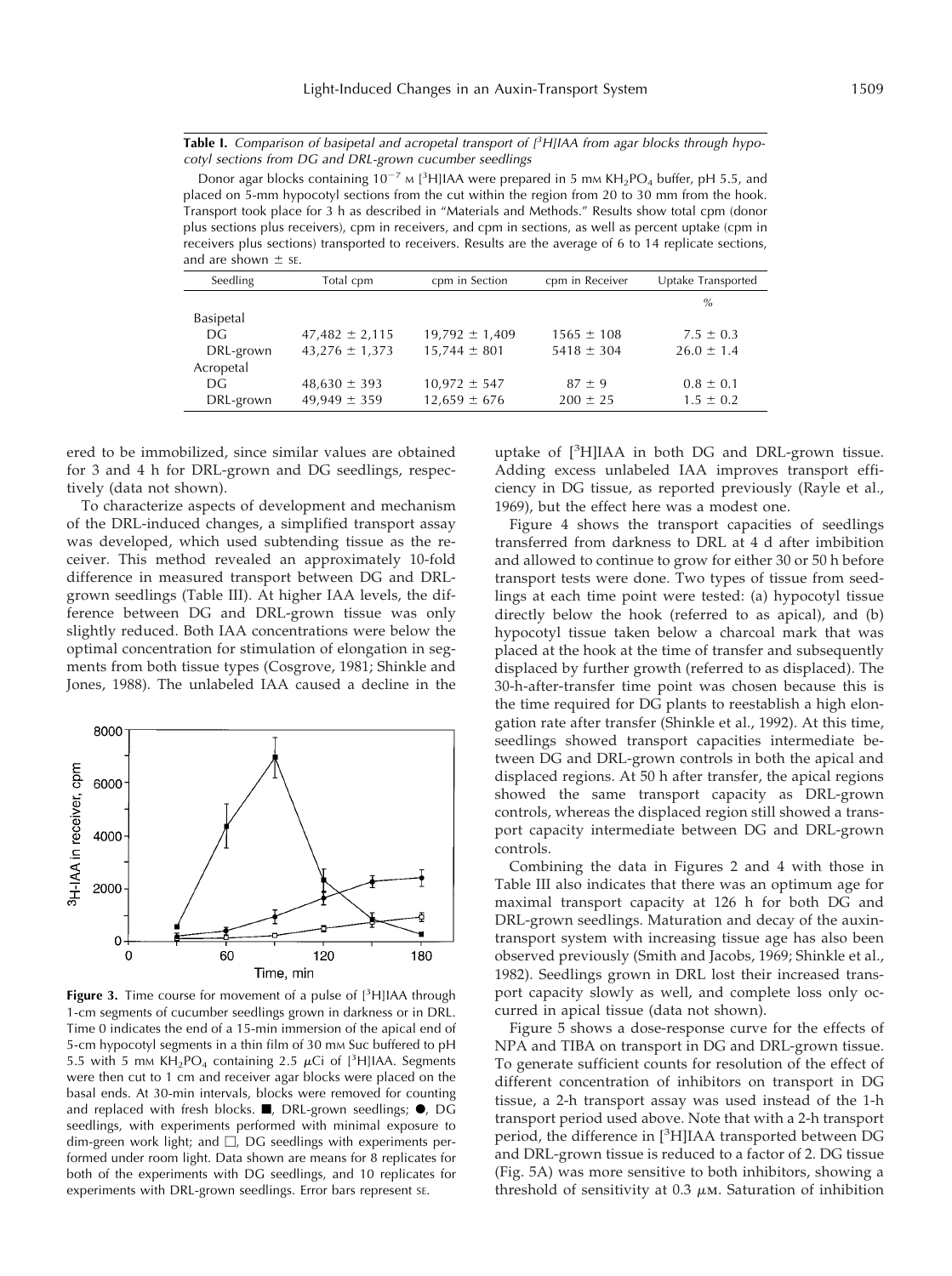**Table II.** Distribution <sup>3</sup>H label along hypocotyl axes of DG and DRL-grown cucumber seedlings given a 15-min pulse of  $[3H] IAA$ 

Hypocotyl sections of 5 cm were placed, apical end down, in 200  $\mu$ L of 1% Suc buffered to pH 5.5 in 5 mm KH<sub>2</sub>PO<sub>4</sub> containing 3.8  $\times$  10<sup>-7</sup> m [<sup>3</sup>H]IAA (26 Ci/mmol) for 15 min, rinsed with distilled water, and inserted, apical end down, in 1% distilled agar containing 1% Suc buffered to pH 5.5 in 5 mm KH<sub>2</sub>PO<sub>4</sub>. At 180 or 90 min, for DG and DRL-grown tissue, respectively, sections were removed from agar and cut into regions. Results shown are the average cpm of 28 and 16 replicate sections for DG and DRL-grown tissue, respectively, and are shown  $\pm$  se.

| Seedling      | Region     |          |             |                                                                                      |          |       |
|---------------|------------|----------|-------------|--------------------------------------------------------------------------------------|----------|-------|
|               | $0 - 3$ mm | $3-6$ mm | $6 - 10$ mm | $10 - 20$ mm                                                                         | $20+$ mm | Total |
| DG at 180 min |            |          |             | $1748 \pm 44$ $743 \pm 32$ $700 \pm 35$ $2708 \pm 140$ $1542 \pm 153$ $7423 \pm 240$ |          |       |
| DRL at 90 min |            |          |             | $1288 \pm 48$ 418 $\pm 26$ 343 $\pm 23$ 3801 $\pm 241$ 2751 $\pm 224$ 8414 $\pm 458$ |          |       |

occurred at 1  $\mu$ m for NPA and at 3  $\mu$ m for TIBA (data for 10  $\mu$ M not shown). The response to TIBA is complex: the discontinuous concentration dependence shown was consistent for three replicate experiments. The response to NPA shows conventional saturation, but at a concentration only 10-fold above the threshold. In contrast, DRL-grown tissue (Fig. 5B) required 1  $\mu$ m to produce inhibition (0.1  $\mu$ m had no effect, data not shown), both TIBA and NPA showed a conventional dose-response pattern, and the response to TIBA was always less than the response to the same concentration of NPA. Concentrations higher than 10  $\mu$ M were not tested because of the potential confusion of specific inhibition with general toxicity (see Katekar and Geissler, 1980) or of the effect of the inhibitors on uptake (Delbarre et al., 1996). Hence, saturation may not have been reached for the effects of inhibitors on DRL-grown tissue.

## **DISCUSSION**

The principal finding from these experiments is that photomorphogenesis evokes a major change in the auxintransport system in dicots, most likely by altering regulation of auxin efflux. DRL causes cucumber seedlings to develop a 2-fold increase in transport velocity, a 2-fold increase in transport intensity, and altered responses to inhibitors of transport, relative to DG controls. Although Table II shows that hypocotyls from DG seedings immobilize more counts from [<sup>3</sup>H]IAA than do hypocotyls from

DRL-grown seedlings, the data do not distinguish between the possibility that increased metabolism retards transport and the possibility that slower transport allows greater opportunities for the action of pathways metabolizing IAA. The latter explanation is more consistent with the decrease in transport velocity and the change in sensitivity to inhibitors, although these data in no way rule out a contribution of altered auxin metabolism to the overall phenomenon.

The fact that the changes are slow to develop and are acquired more completely in apical tissue that is less differentiated at the time of first irradiation suggests that the developmental process is complex. The timing of the changes in auxin transport is slower than the timing of the DRL-induced change in the growth pattern (Shinkle et al., 1992), indicating that the change in auxin transport is unlikely to cause the change in the growth pattern. Since the pattern of transport capacity is not well correlated with the pattern of growth (Fig. 2), it seems likely that light regulation of these two processes occurs by two independent mechanisms.

Since the efflux carrier establishes the polarity of auxin transport (Goldsmith, 1977; Lomax et al., 1995), and this polarity is preserved in DRL-grown seedlings (Table I), the efflux carrier is of necessity a target for up-regulation or derepression by DRL. Based on the changes in response to inhibitors of auxin transport, the primary effect of which is on the function of the efflux carrier (Lomax et al., 1995;

Table III. Effect of IAA concentration on basipetal transport of <sup>3</sup>H]IAA from buffered aqueous solution through the first centimeter of 5-cm hypocotyl sections from DG and DRL-grown cucumber seedlings

Sections were placed apical end down in 200  $\mu$ L of 1% Suc buffered to pH 5.5 in 5 mm KH<sub>2</sub>PO<sub>4</sub> containing 3.8  $\times$  10<sup>-7</sup> M [<sup>3</sup>H]IAA (26 Ci/mmol) minus or plus 3.4  $\times$  10<sup>-6</sup> M cold IAA. Transport took place for 1 h. Results shown are cpm in the apical centimeter, cpm in the basal 4 cm, and percent of total cpm taken up transported into the basal 4 cm. Results are the average of 12 to 25 replicate sections, and are shown  $\pm$  sE.

| Seedling       | cpm in Apical cm   | cpm in Basal 4 cm | Uptake Transported |
|----------------|--------------------|-------------------|--------------------|
|                |                    |                   | $\%$               |
| Minus cold IAA |                    |                   |                    |
| DG.            | $27,960 \pm 1,559$ | $361 \pm 56$      | $1.4 \pm 0.2$      |
| DRL-grown      | $25,278 \pm 1,076$ | $3239 \pm 284$    | $12.7 \pm 0.8$     |
| Plus cold IAA  |                    |                   |                    |
| DG.            | $18,407 \pm 728$   | $556 \pm 99$      | $2.9 \pm 0.5$      |
| DRL-grown      | $15,379 \pm 615$   | $1792 \pm 142$    | $10.5 \pm 0.8$     |
|                |                    |                   |                    |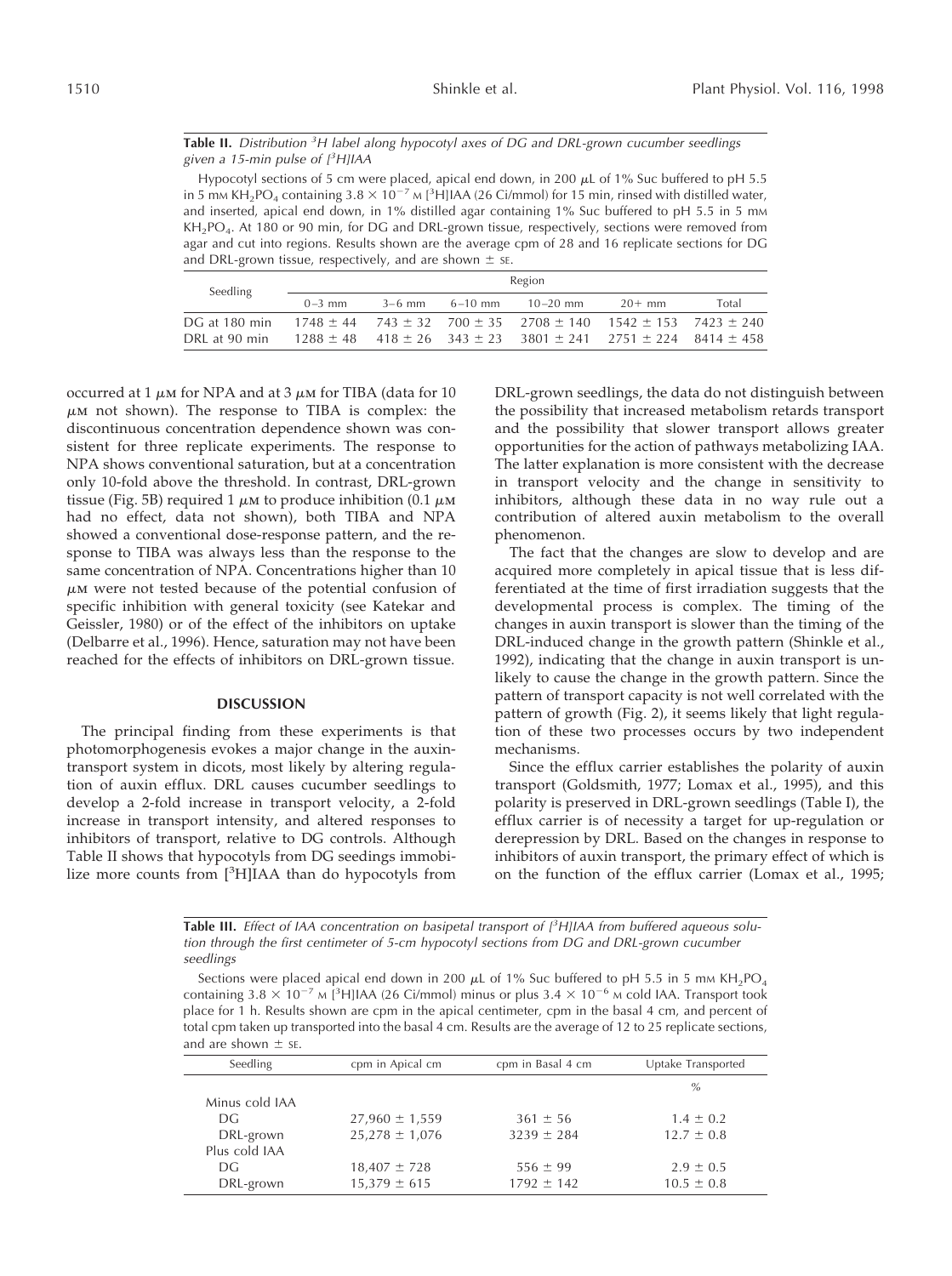

**Figure 4.** Effect of transferring seedlings from darkness to DRL for 30 or 50 h on the capacity of hypocotyl segments to transport [<sup>3</sup>H]IAA through 1 cm in 1 h. Transfers took place when seedlings were 4 to 4.5 d old. For transport assays, apical ends of hypocotyl sections were placed in a thin film of 30 mm Suc buffered to pH 5.5 with 5 mm  $KH<sub>2</sub>PO<sub>4</sub> containing 2.5  $\mu$ Ci of [³H]IAA, for 1 h. Transport is ex$ pressed as percent of total counts taken up found in tissue basal to the first centimeter (with calculation as shown in Table III). Tissue regions tested were the apical 5 cm at the time of the experiment, and the now-displaced region, which was marked as just below the hook at the time of transfer (see drawings on figure). Black bars represent controls marked and maintained in darkness, hatched bars represent transferred tissue, and stippled bars indicate controls marked and maintained in DRL. Results shown are the means for between 18 and 24 replicate sections. Error bars represent SE.

Delbarre et al., 1996), the efflux carrier may be a principal target of the light-induced change in transport.

Our result indicating a decrease in sensitivity to inhibitors coincident with an increase in transport is different from Suttle's (1991) finding that increased tissue maturity caused a decline in polar auxin transport and unchanged sensitivity to NPA and TIBA. Equally novel, the effect of DRL on the response to NPA is different from the effect of the response to TIBA. In DG tissue the highest extent of inhibition of transport is the same for NPA and TIBA, whereas in DRL-grown tissue the inhibition of transport by NPA is always greater than that caused by TIBA. This differential effect was also not observed by Suttle (1991). We believe our results are the first demonstration of an in vivo separation of responses to NPA and TIBA, and thus our results are an important extension of the in vitro evidence that NPA and TIBA do not compete for the same binding site (Bruun et al., 1992). Since the uptake of TIBA may be carrier mediated (Depta and Rubery, 1984), it is conceivable that light differentially affects the uptake of these two inhibitors. It is more likely, since there appear to be several proteins involved in the function of the efflux carrier (Morris et al., 1991; Cox and Muday, 1994), that the effect of DRL could alter one or more of these components in a manner that differentially affects the response of efflux carrier to the two inhibitors.

To our knowledge, the dissipation of coherence of an applied pulse of [<sup>3</sup>H]IAA seen in DG tissue (Fig. 3) has not previously been reported. Hasenstein's (1987) model of

transport combining polar efflux and diffusion may explain our results as an example of a case where diffusion is a greater contributor to IAA movement. Eliezer and Morris (1980), using a method similar to Hasenstein's, did not monitor the movement of a pulse of labeled IAA past a discrete point, and so may have missed this phenomenon. Eliezer and Morris did determine the velocity of transport for DG pea to be in the range of 1 cm  $h^{-1}$ . This is consistent with our determination of transport velocity in DG plants from the time at which labeled IAA is first detectable. The relatively low rate of total transport of labeled IAA has been observed previously in DG bean (Smith and Jacobs, 1969) and zucchini (Shinkle et al., 1982). The movement of a coherent pulse of [<sup>3</sup>H]IAA shown for DRL-grown cucumber hypocotyls has been reported in both DG corn coleoptiles (Goldsmith, 1967) and mesocotyls (Jones et al., 1991) This type of result has also been reported in at least two species of LG dicots (Beyer and Morgan, 1969; Daniel et al., 1989).



**Figure 5.** Concentration dependence of the effect of TIBA and NPA on the transport of [<sup>3</sup>H]IAA through hypocotyls from DG (A) and DRL-grown (B) cucumber seedlings. Apical ends of hypocotyl segments were placed in a thin film of 30 mm Suc buffered to pH 5.5 with 5 mm KH<sub>2</sub>PO<sub>4</sub> containing 2.5  $\mu$ Ci of [<sup>3</sup>H]IAA and the indicated concentrations of NPA or TIBA for 2 h. Transport is expressed as percent of total counts taken up found in tissue basal to the first centimeter (with calculation as shown in Table III). Hatched bars represent the effect of NPA; black bars indicate the effect of TIBA. Data shown are means of 13 to 39 replicate sections. Error bars represent se. In all cases where error bars do not overlap, Student's  $t$ tests show samples to be significantly different at  $P < 0.05$  or better.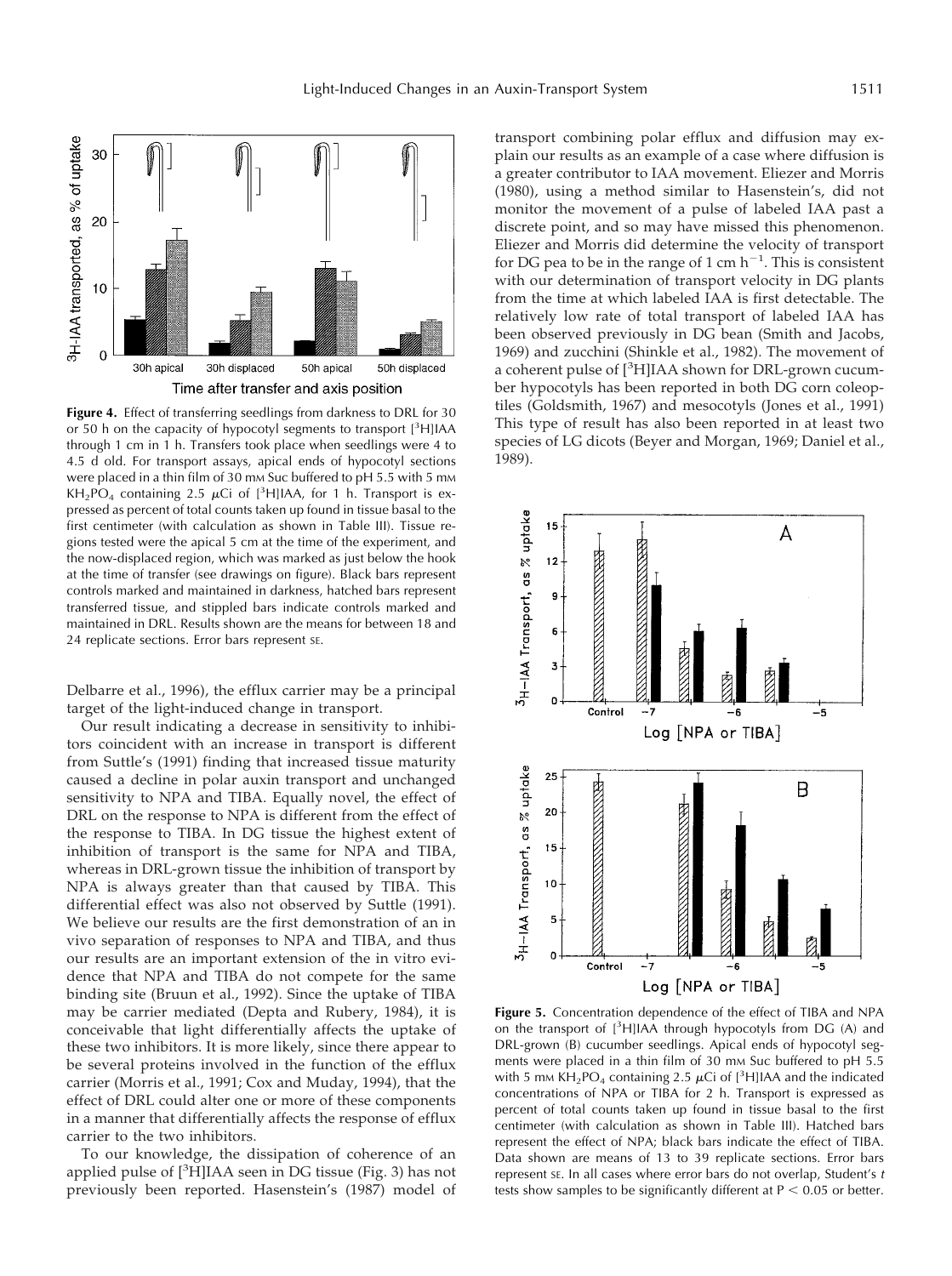Ethylene, a known negative regulator of auxin transport, probably does not mediate the effect of DRL on auxin transport, despite the fact that ethylene production is inhibited by red light (for review, see Burg [1973], although Rohwer and Schierle [1982] found the opposite effect). A principal difficulty is that the ethylene-induced inhibition of auxin transport does not include any alteration of transport velocity (Beyer and Morgan, 1969; Suttle, 1988). In addition, although we grew seedlings in boxes with minimal gas exchange, we did not observe the characteristic effects of ethylene on growth. Further, we grew some batches of DG cucumber seedlings in open containers, and others in our standard containers alongside pea seedlings, plants known to produce physiologically relevant amounts of ethylene (Rohwer and Schierle, 1982). The opencontainer-grown seedlings did not show any increase in transport, whereas the seedlings grown under presumably increased ethylene levels showed both morphological effects and inhibition of auxin transport (data not shown). The long time required for DG seedlings to acquire increased transport capacity when transferred to DRL (Fig. 4) also mitigates against ethylene as a mediator of the effect.

In general, our results describe responses not previously observed. In corn and oats, light was found to rapidly cause a decline in transport intensity (Naqvi, 1975; Jones et al., 1991), and long-term light treatment was found to cause a decrease in transport velocity (Naqvi, 1975). Our results also differ from those found in the one study of light effects on auxin transport in dicots that we found (Eliezer and Morris, 1980). Light during the transport period caused an increase in transport velocity in DG seedlings of pea and bean, but had no effect on transport intensity. Plants grown for long periods in WL exhibited less than a 10% increase in transport velocity, and a 2-fold increase in transport intensity in pea, but only when transport experiments were also performed in the light. In our study long-term growth in DRL caused at least a 2-fold increase in both transport velocity and transport intensity, and performing transport assays in the light had no effect at all on DRL-grown tissue (Fig. 3). Preliminary experiments indicate that pea and tomato show the same type of response to DRL (data not shown), suggesting that the DRL-induced increase in transport is a consistent feature of dicot photomorphogenesis and that WL-grown plants represent a different developmental state.

In summary, DRL causes an increase in both auxintransport intensity and auxin-transport velocity in cucumber hypocotyls, and these changes may represent a general theme of photomorphogenesis in dicots. A complex developmental process is suggested by the relatively slow acquisition of the increase and the limitation that complete induction only occurs in hypocotyl tissue differentiating under DRL. Alterations in the response to NPA and TIBA suggest that beyond up-regulation of the activity of the efflux carrier, DRL causes a modification of some component of the efflux carrier complex. The slow, relatively stable nature of these changes is consistent with the roles that auxin transport may play in the development of mature plant form and function.

## **ACKNOWLEDGMENTS**

The technical assistance of Ms. Christiana Rodgers with preliminary experiments is gratefully acknowledged. The majority of the experiments were carried out in the laboratory of Dr. Alan Jones, University of North Carolina at Chapel Hill, while J.R.S. was on sabbatical.

Received August 21, 1997; accepted December 22, 1997. Copyright Clearance Center: 0032–0889/98/116/1505/09.

#### **LITERATURE CITED**

- **Behringer FJ, Davies PJ** (1992) Indole-3-acetic acid levels after phytochrome-mediated changes in stem elongation rate of darkand light-grown *Pisum* seedlings. Planta **188:** 85–92
- **Beyer EM, Morgan PW** (1969) Ethylene modification of an auxin pulse in cotton stem sections. Plant Physiol **44:** 1690–1694
- **Bruun SA, Muday GK, Haworth P** (1992) Auxin transport and the interaction of phytotropins. Plant Physiol **98:** 101–107
- **Burg SP** (1973) Ethylene and plant growth. Proc Natl Acad Sci USA **70:** 591–597
- **Carland FM, McHale NA** (1996) LOP1: a gene involved in auxin transport and vascular patterning in *Arabidopsis*. Development **122:** 1811–1819
- **Cosgrove DJ** (1981) Rapid suppression of growth by blue light. Plant Physiol **67:** 584–590
- **Cox DN, Muday GK** (1994) NPA binding activity is peripheral to the plasma membrane and is associated with the cytoskeleton. Plant Cell **6:** 1941–1953
- **Daniel SG, Rayle DL, Cleland RE** (1989) Auxin physiology of the tomato mutant *diageotropica*. Plant Physiol **91:** 804–807
- **Delbarre A, Muller P, Imhoff V, Guern J** (1996) Comparison of mechanisms controlling uptake and accumulation of 2,4 dichlorophenoxy acetic acid, napthalene-1-acetic acid, and indole-3-acetic acid in suspension-cultured tobacco cells. Planta **198:** 532–541
- **Depta H, Rubery PH** (1984) A comparative study of carrier participation in the transport of 2,3,5-triiodobenzoic acid, and 2,4 dichlorophenoxyacetic acid by *Cucurbita pepo* L. hypocotyl segments. J Plant Physiol **115:** 371–387
- **Eleizer J, Morris DA** (1980) Cell length, light and 14C-labelled indol-3yl-acetic acid transport in *Pisum sativum* L. and *Phaseolus vulgaris* L. Planta **149:** 327–331
- **Furuya M, Pjon CJ, Fujii T, Ito M** (1969) Phytochrome action in *Oryza sativa* L. III. The separation of photoreceptive site and growing zone in coleoptiles, and auxin transport as effector system. Dev Growth Differ **11:** 62–76
- **Garbers C, DeLong A, Deruere J, Bernasconi P, Soll D** (1996) A mutation in protein phosphatase 2A regulatory subunit A affects auxin transport in *Arabidopsis*. EMBO J **15:** 2115–2124
- **Goldsmith MHM** (1967) Movement of pulses of labeled auxin in corn coleoptiles. Plant Physiol **42:** 258–263
- **Goldsmith MHM** (1977) The polar transport of auxin. Annu Rev Plant Physiol **28:** 439–478
- **Hasenstein K-H** (1987) Non-transportable radioactivity in hypocotyls of *Helianthus annuus* after application of [<sup>3</sup> H]-IAA: analysis of diffusion parameters. Physiol Plant **70:** 139–145
- **Jacobs M, Hertel R** (1978) Auxin binding to subcellular fractions from *Cucurbita* hypocotyls: in vitro evidence for an auxin transport carrier. Planta **142:** 1–10
- **Jacobs M, Rubery PH** (1988) Naturally occurring auxin transport regulators. Science **241:** 346–349
- **Jacobs WP** (1979) Movements of hormones. *In* Plant Hormones and Plant Development. Cambridge University Press, Cambridge, UK, pp 195–243
- **Jones AM, Cochran DS, Lamerson MA, Evans ML, Cohen JD** (1991) Red light-regulated growth. Plant Physiol **97:** 352–358
- **Katekar GF, Geissler AE** (1980) Auxin transport inhibitors. IV.